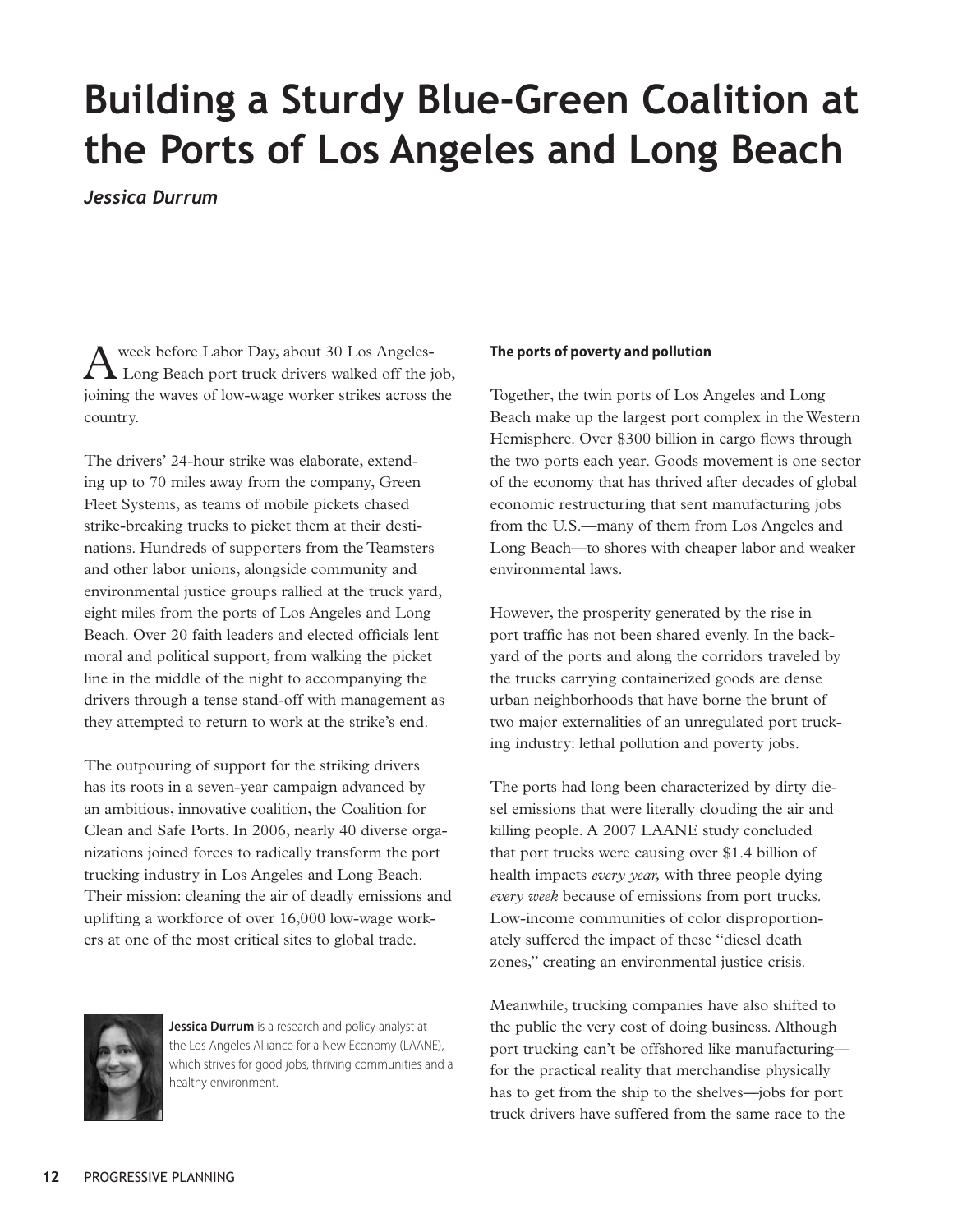bottom. Since deregulation of the trucking sector in the 1980s, what were once good, union jobs became low-wage jobs with no benefits. Without industry oversight, trucking companies began disguising their employees as "independent contractors," passing on the main cost of running a trucking business to their drivers: trucks (including all related expenses such as fuel, maintenance and insurance). By misclassifying drivers, trucking companies also avoid paying unemployment and payroll taxes, and subvert laws guaranteeing employees' rights, such as minimum wage, overtime, workers compensation and the right to organize. This exacerbated the environmental crisis, as drivers could not properly maintain their old diesel rigs, let alone afford the newest, low-emissions trucks.

## **Reimagining a new system**

For years, various groups had been tackling the environmental and economic crises from separate fronts.

Community-based environmental justice groups including East Yards Communities for Environmental Justice, Communities for Better Environment and Coalition for a Safe Environment and national environmental organizations such as the NRDC and the Sierra Club had been organizing to hold the ports accountable for the environmental impact of their operations.

• Environmental and labor groups had to overcome misperceptions that the Teamsters care more about jobs than healthy air, and environmentalists just care about hugging trees and saving spotted owls.

•

was inhibiting port infrastructure expansion. Yet this initial victory was only a step. A broader coalition, bringing multiple perspectives, voices and expertise would be necessary to craft an alternative solution to radically transform the port trucking industry.

Bringing together that multiplicity of perspectives presented a challenge in and of itself. Most critically, environmental and labor groups had to first overcome misperceptions that, for example, the Teamsters care more about jobs than healthy air and environmentalists just care about hugging trees and saving spotted owls.

In helping bridge differences and bring everyone to the table to begin to find common cause, LAANE—the Los Angeles Alliance for a New Economy—played a critical role. Over the past 20 years, LAANE has built diverse coalitions between community and labor groups to win substantial victories for working families such as living wage ordinances and community-benefits agreements. Its campaigns champion the role local government

> can play in securing decent working and environmental standards in key local industries and the regional economy. LAANE's trajectory of building trust between community groups and the labor movement situated it in a unique position as a trusted broker.

The "blue and green" groups were joined by public health, immigrant rights, and faith-based organiza-

tions—nearly 40 in all—in launching the Coalition for Clean and Safe Ports (CCSP) in late 2006. Through initial series of in-depth, honest conversations, groups overcame initial wariness, built trust and developed a shared analysis that recognized that the issues of poverty and pollution shared a common root cause: an unaccountable industry.

In reimagining the port trucking system, the CCSP crafted a policy that met its agreed-upon principles of being comprehensive, accountable and sustainable: The Clean Truck Program. In order to do business at the ports, trucking companies would have to enter

Drivers had also been self-organizing for years to improve working conditions, even shutting down the ports entirely in 1988, 1993 and 1996. However, as long as they were misclassified as independent contractors, their very right to organize was denied.

In 2006, a political opportunity emerged. The two ports launched the Clean Air Action Plan (CAAP), a platform to mitigate the environmental impact of port operations. The CAAP itself was already a community victory; the ports adopted it in direct response to community organizing and a National Resource Defense Council (NRDC) lawsuit that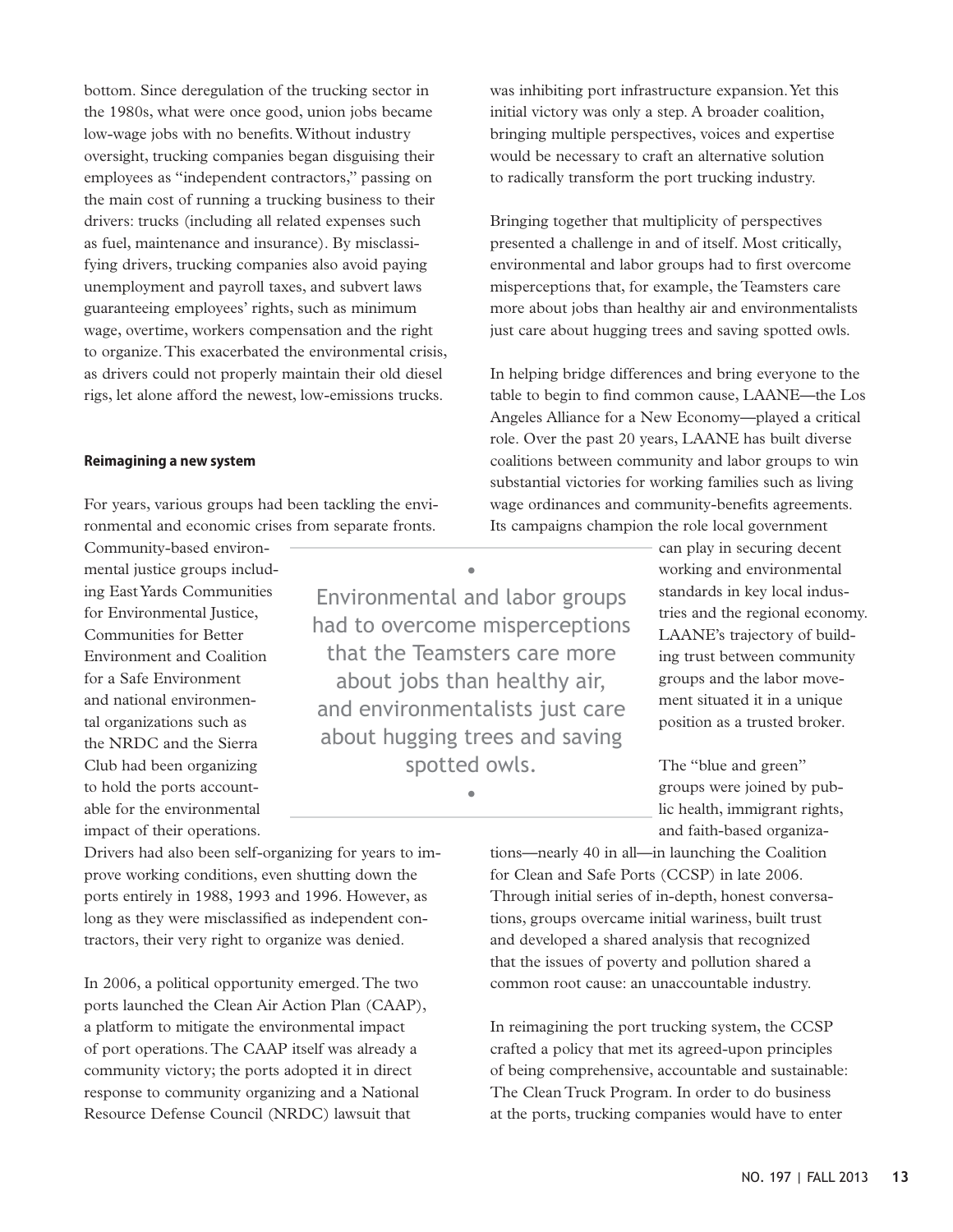

**above and at right** Community members and faith and political leaders provided critical support to a successful 24-hour strike at port trucking company Green Fleet Systems in August 2013



Thousands of port truck drivers and community members took action during the effort to pass a comprehensive, sustainable Clean Truck Program.



Drastic emissions reductions since the Clean Truck Program banned dirty trucks at the ports of Los Angeles and Long Beach are in jeopardy until the economic model of port trucking is transformed.

into a direct contractual relationship with the ports and meet basic standards. Most importantly, only low-emissions "clean" trucks would be permitted entry and companies would be required to hire their drivers as employees, rather than as independent contractors. Critical to long-term sustainability, companies would have to take responsibility for costs of operations and maintenance of new trucks, rather than pushing costs onto the shoulders of low-wage drivers. Otherwise, clean trucks would soon become dirty trucks.

The CCSP carried out a massive organizing effort. They mobilized thousands of community members and drivers to take action, testifying at Harbor Commission meetings and Los Angeles City Hall hearings, signing petitions and postcards, lobbying, rallying in the streets and holding a "die-in" at the ports.

LAANE research also played a key role in framing the issue and quantifying the high public cost of the dysfunctional system. It also helped document that, despite an artificial perceived divide between drivers and community interests, in many cases they are one and the same. LAANE researchers conducted a survey of port drivers, which revealed that many drivers—the vast majority of whom are Latino immigrants—live in the same communities that were suffering the health impact of the diesel pollution.

In 2008, the coalition achieved a groundbreaking victory when the Port of LA Harbor Commission passed the Clean Truck Program. Today, the entire port trucking fleet has been replaced with new clean

trucks. Diesel emissions have been dramatically reduced by as much as 90%, resulting in over 400 fewer premature deaths to date, based on an analysis of data from the California Air Resource Board.

## **Subsequent successes and challenges**

The concerted coalition-building work prepared the CCSP to weather subsequent challenges. Proposing standards for operations, after 30 years without any, stirred up intense opposition from industry. Powerful global interests along the supply chain like Wal-Mart and other big box stores exert downward pressure to keep costs as low as possible. Local trucking company owners have kept costs low—and in many cases remained quite profitable—precisely because of the lack of oversight since deregulation. To fight the proposed standards, the previously fractured port trucking industry organized.

A month before the Port of LA passed the Clean Truck Program, the Port of Long Beach broke from the process. Caving to industry pressure, it passed a program that would require clean trucks, but that would not require companies to take responsibility for directly hiring their drivers.

Since then, Los Angeles' Clean Truck Program has been significantly diminished by the trucking industry's 2008 lawsuit arguing that federal deregulation prohibited the ports from setting any trucking standards whatsoever. The case wound its way to the US Supreme Court, whose June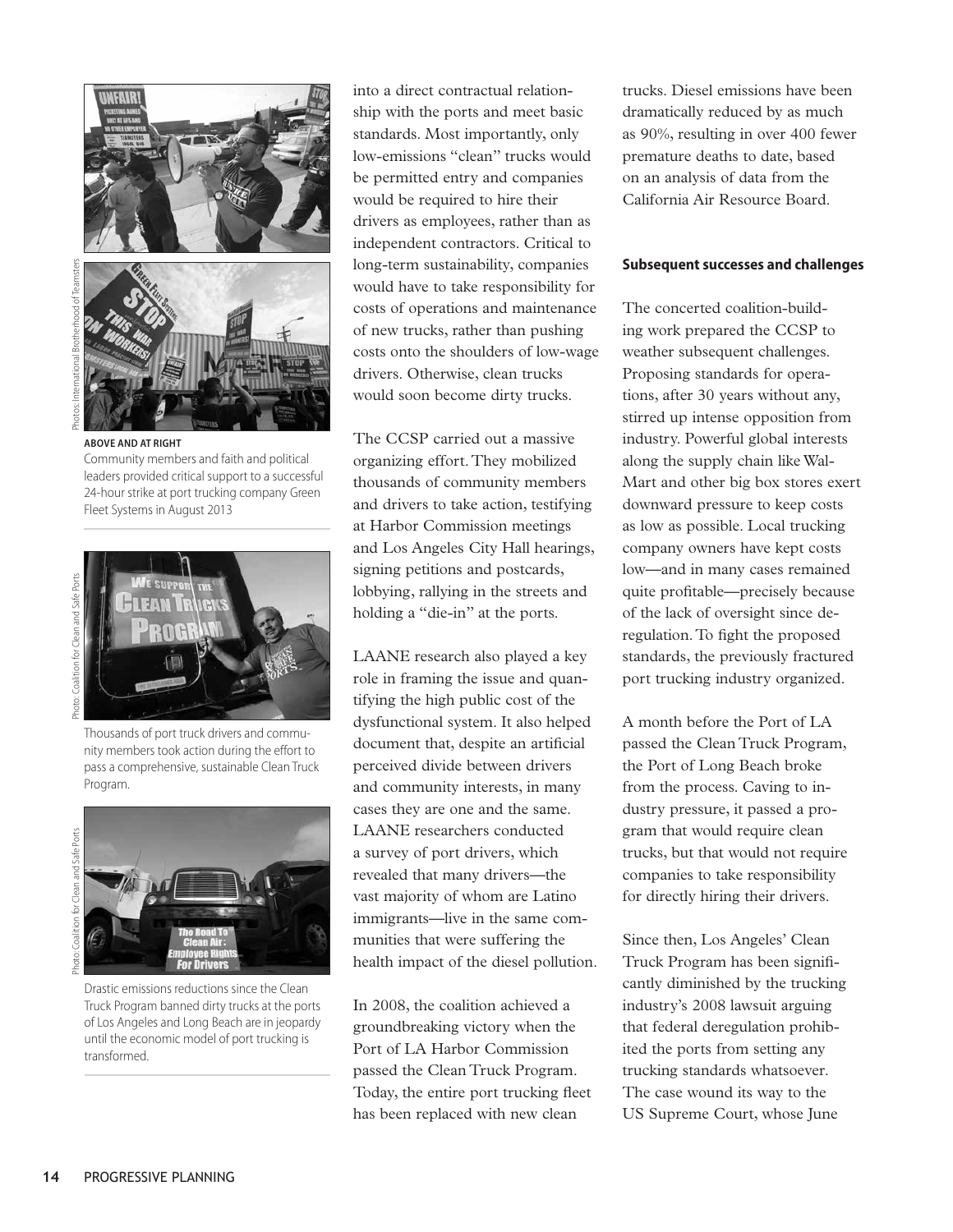

2013 decision upheld the basic framework of the program. However, it removed two provisions the community had fought for—parking requirements and placards. This followed the Ninth Circuit Court of Appeals decision, which enjoined the employee provision in 2011. As a result, communities and drivers have been left with an unsustainable program.

Where a more fragile, transactional coalition might have split, the CCSP remained intact. Environmental partners did not walk away once the dirty diesel trucks were off the road. The Teamsters did not abandon the blue-green alliance once the driver economics were stripped from the comprehensive policy they had fought for, leaving drivers worse off than before, now saddled with predatory lease payments for the new clean trucks.

The fact that the core partners are still at the table today is a testament to the deep coalition building over the years, through which coalition partners have taken on each other's struggles as interdependent. In doing so, they have learned from each other. Perhaps

the most emblematic of the impact of the CCSP was the Teamsters' reversal on their position on one of the most contentious environmental issues of the past decade. In 2008, Teamster President James Hoffa announced at a gathering of port activists from across the country that the Teamsters were leaving the coalition for increased drilling in ANWR, citing the power of alliances like the CCSP in advancing a shared vision of good jobs and environmental sustainability.

Similarly, community members who may have viewed port drivers as the source of the problem prior to joining the coalition have taken on the drivers' struggle as their own. Coalition partners have supported drivers as they organize for improved working conditions and a voice on the job in the absence of a comprehensive policy solution. In the spring of 2012, when drivers at port trucking company Toll Forwarding were undergoing an intense organizing battle, CCSP partners volunteered as monitors, serving as a community presence at the truck yard and interviewing drivers to document the company's retaliatory actions. Drivers won a historic election